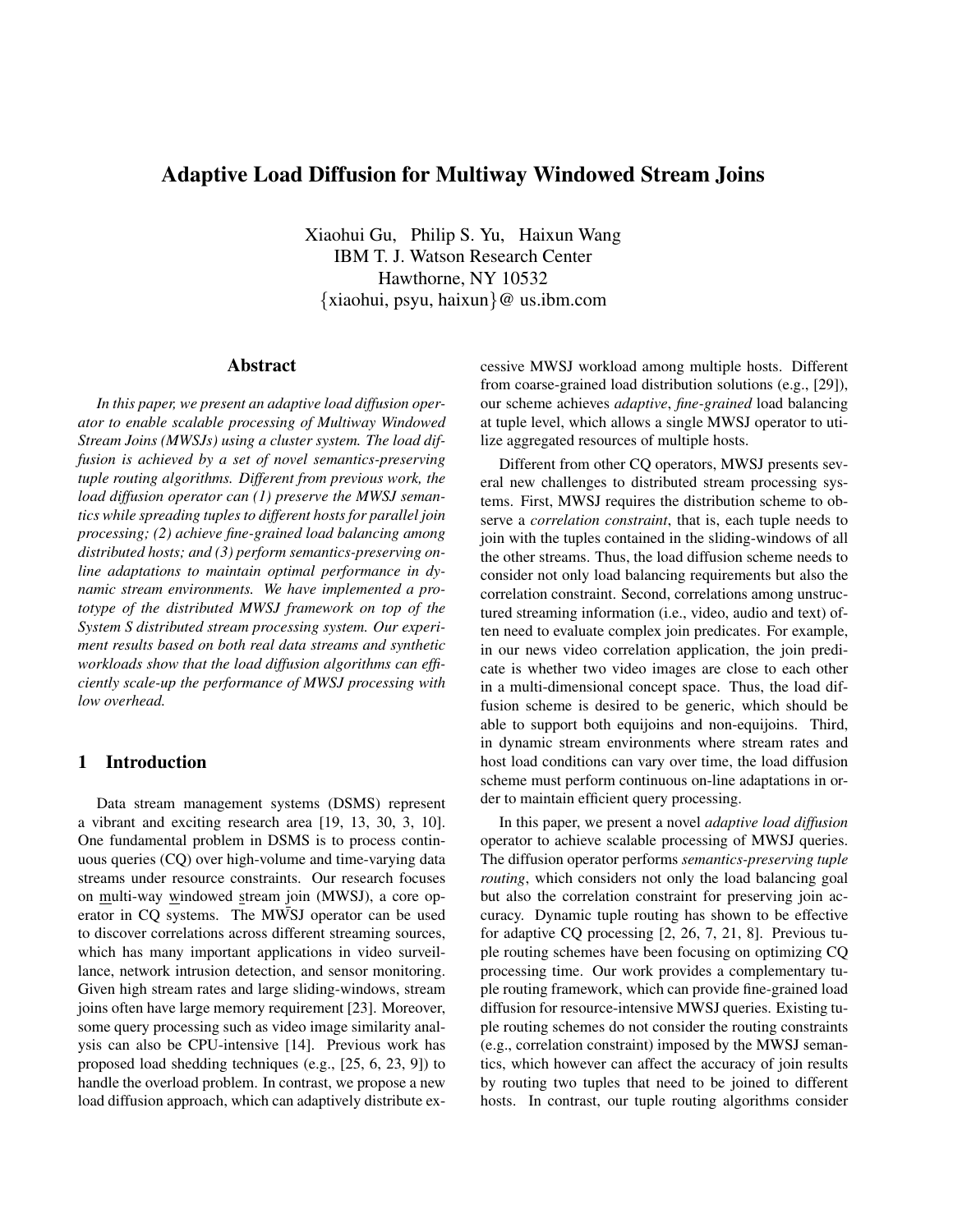both query semantics and host load conditions to achieve accurate scalable CQ processing. As the first step toward a semantics-preserving tuple routing framework, this paper focuses on the correlation constraint of MWSJ queries. By explicitly observing MWSJ semantics, the load diffusion operator achieves desired generality, which can (1) support both equijoins and non-equijoins; and (2) allow each host to execute different stream join algorithms (e.g., loadshedding-enabled stream joins [23], m-joins [28], and hash joins). In contrast, previous value-based partition schemes (e.g., Flux [22]) can only support equijoins. We summarize the major contributions of this paper as follows:

- We propose the first semantics-preserving tuple routing framework to provide adaptive load diffusion for processing MWSJ queries using cluster systems. We have proved that a diffusion overhead (i.e., tuple replications and intermediate join result transferring) is unavoidable in any semantics-preserving tuple routing solutions for MWSJ queries. This analysis introduces an interesting new optimization problem, that is, how to optimally route tuples to different hosts for join processing with best load balancing and minimum diffusion overhead.
- We present two semantics-preserving tuple routing algorithms, *aligned tuple routing* (ATR) and *coordinated tuple routing* (CTR), to accommodate different types of MWSJ queries in terms of sliding-window sizes, join selectivity and others. ATR performs one-hop routing while CTR performs multi-hop routing by allowing transmission of intermediate join results. Both ATR and CTR are (1) *scalable*, which allow a single MWSJ operator to utilize any number of hosts with the same diffusion overhead; (2) *semantics-preserving*, which do not miss any join results or generate duplicate join results; and (3) *adaptive*, which can dynamically adjust their algorithm behaviors to maintain best performance in dynamic stream environments.
- We have implemented a prototype of the semanticspreserving tuple routing framework on top of our distributed stream processing infrastructure System S [18] that consists of about 250 blade servers. We conduct extensive experiments using both real data streams and a range of synthetic workloads. Our experiments show several interesting results: (1) the diffusion algorithms can achieve much higher join throughput than existing distribution schemes; (2) the diffusion operator is light-weight and fast, which can route a tuple within tens of micro-seconds on a server host; and (3) on-line adaptations can effectively improve join performance in dynamic stream environments. We also evaluate our algorithms using different MWSJ



#### **Figure 1. Multi-way windowed stream join.**

queries to illustrate the tradeoffs between ATR and CTR.

The rest of the paper is organized as follows. Section 2 presents the system model, problem formulation and an overview of our approach. Section 3 and 4 present the ATR and CTR algorithms, respectively. Section 5 presents a thorough experimental evaluation. Section 6 briefly reviews related work. Finally, the paper concludes in Section 7.

### **2 Model, Problem and Our Approach**

The MWSJ operator performs continuous join computations over sliding-windows of multiple streams, which is illustrated by Figure 1. A data stream  $S_i$  consists of a sequence of tuples  $s_i \in S_i$ . Let  $s_i \langle t \rangle$  denote a tuple arrived on  $S_i$  at time t, and  $r_i$  denote the current mean arrival rate of the stream  $S_i$ . We assume that each tuple  $s_i \in S_i$  carries a time-stamp  $s_i.t$  in its header to denote the time when the tuple  $s_i$  arrives at the stream  $S_i$ . We use  $S_i[W_i]$  to denote a sliding window on the stream  $S_i$ , where  $W_i$  denotes the length of the window in time units. At time  $t$ , we say  $s_i$  belongs to  $S_i[W_i]$  if  $s_i$  arrives at  $S_i$  in the time interval  $[t - W_i, t]$ . We consider the multi-way stream join query among *n* input streams ( $n \geq 2$ ), denoted by  $J_i = S_1[W_1]$  $\ldots \bowtie S_n[W_n]$ . Figure 1 illustrates a three-way windowed stream join operator  $S_1[6] \bowtie S_2[3] \bowtie S_3[5]$ . The semantics of our sliding-window join is consistent with the semantics used in CQL [1]. Namely, the output of the MWSJ operator consists of all tuple groups  $(s_1, s_2, ..., s_n)$ , such that  $\forall s_i \in S_i, \forall s_k \in S_k[W_k], 1 \leq k \leq n, k \neq i$  at time  $s_i.t$ ,  $s_1, ..., s_n$  satisfy a pre-defined join predicate  $\theta(s_1, ..., s_n)$ . We use  $S_i[t, t + T]$  to denote a segment of  $S_i$  that includes all the tuples arrived at  $S_i$  within time  $[t, t + T)$ , where T is called the segment length<sup>1</sup>. In Figure 1, the tuple  $s_2\langle 8 \rangle$ needs to join with the tuples in  $S_1[2, 9]$  and  $S_3[3, 9]$ .

The distributed MWSJ processing system consists of a diffusion operator D, a set of distributed join operators  $J_{i,k}$ , and a fusion operator  $F$ , illustrated by Figure 2. The diffusion operator dynamically routes input tuples to different

<sup>&</sup>lt;sup>1</sup>This definition is to avoid the overlapping between two consecutive segments  $S_i[t, t + T]$  and  $S_i[t + T, t + 2T]$ .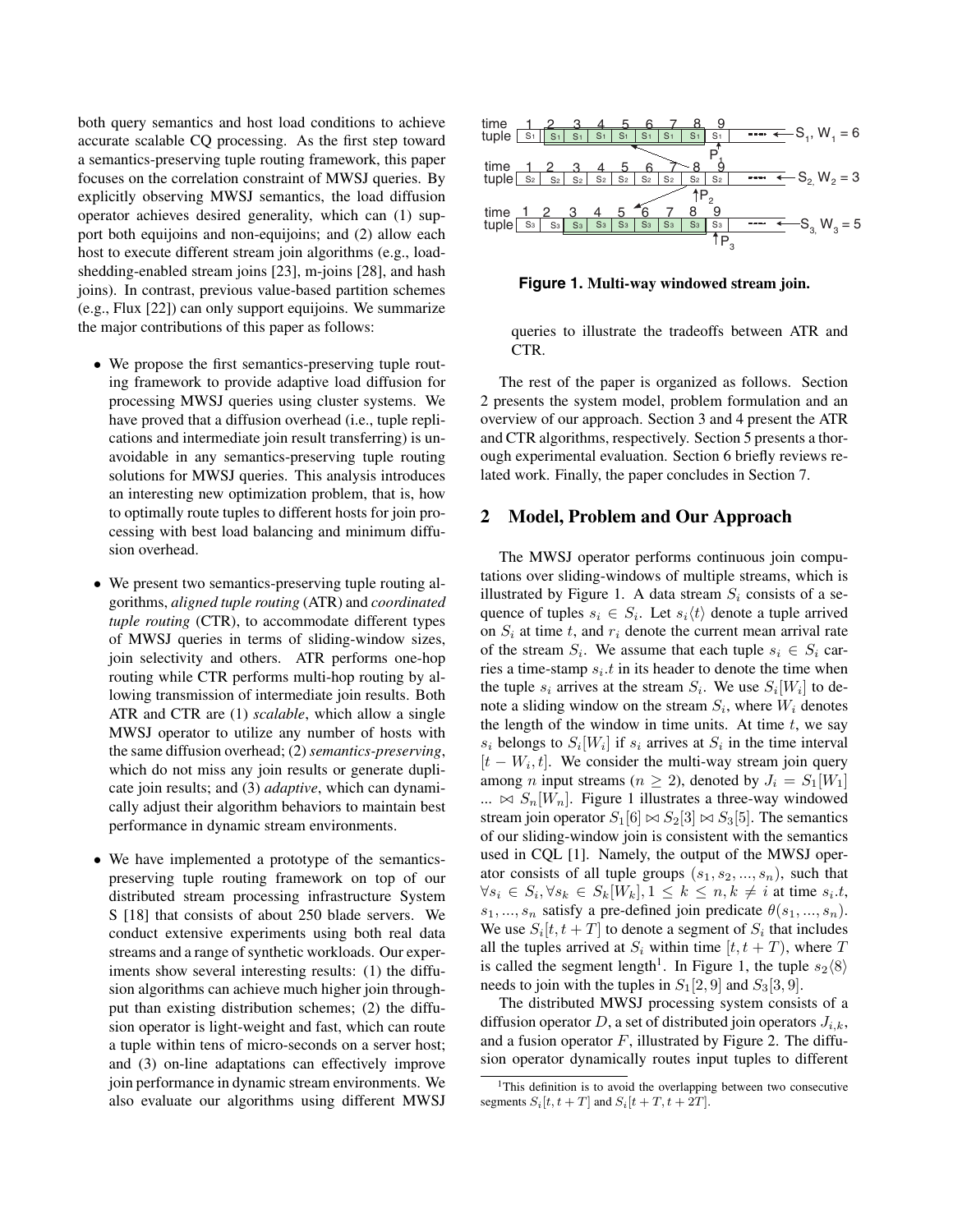

**Figure 2. Distributed MWSJ execution.**

server hosts for join processing, while the fusion operator aggregates dispersed join results into complete query answers. Different from the join operator, the diffusion operator performs fast tuple routing computations and requires little buffering of input streams. Thus, the diffusion operator is not the bottleneck in the system. The join operators  $J_{i,k}$  at different hosts execute centralized sliding-window join algorithms such as load-shedding-enabled stream joins [23], m-joins [28] or hash-joins.

To preserve join accuracy, the diffusion operator need to consider not only the load balancing goal but also the correlation constraint: *given an MWSJ query*  $J_i = S_1[W_1] \bowtie$  $\ldots \Join S_n[W_n]$ , a group of tuples  $(s_1, s_2, \ldots, s_n)$  that must *be correlated according to the MWSJ semantics, are processed once and only once.* For example, in Figure 1, the tuple  $s_2\langle 8 \rangle$  needs to join with the tuples  $s_1\langle 2 \rangle$ ,...,  $s_1\langle 8 \rangle$ , which can be routed to different hosts by the diffusion operator. Suppose the tuples  $s_1\langle 4\rangle, s_1\langle 5\rangle, s_1\langle 6\rangle$  are routed to  $v_1$ and  $s_1\langle 5 \rangle$ ,  $s_1\langle 6 \rangle$ ,  $s_1\langle 7 \rangle$  are routed to  $v_2$ . If we send  $s_2\langle 8 \rangle$ to either  $v_1$  or  $v_2$ , we miss some join results. If we send  $s_3\langle 8 \rangle$  to both  $v_1$  and  $v_2$ , we can generate duplicate join results. Thus, to preserve join semantics, the tuple routing scheme must be carefully designed to satisfy the correlation constraint.

We have proved that any semantics-preserving tuple routing algorithm for generic MWSJ queries (including both equijoins and non-equijoins) needs to either replicate some tuples on multiple hosts or route intermediate results between different hosts, which is called *diffusion overhead* [14, 15]. Thus, the *optimal load diffusion* problem can be defined as *routing each input stream tuple to one or more hosts via single or multiple hops such that (1) correlation constraint is satisfied, (2) workload of different hosts is balanced, and (3) diffusion overhead is minimized.*

The diffusion operator spreads join workload by adaptively routing input stream tuples to different hosts for parallel join processing. To achieve realtime stream processing, we strive to keep the diffusion operator fast, simple, and light-weight. We propose two different semanticspreserving tuple routing algorithms, *aligned tuple routing* (ATR) and *coordinated tuple routing* (CTR), to accommodate different types of MWSJ queries. ATR dynamically selects one stream as *master stream* whose tuples are distributed merely based on host load conditions. All the other streams align their tuple routing with the master stream to meet the correlation constraint, which are called *slave streams*. In contrast, CTR formulates the semanticspreserving tuple routing problem into a weighted minimum set cover problem, which routes each input tuple to a minimum set of least-loaded hosts that can cover all the correlated tuples. After a tuple is routed to a host, the join operator on that host processes the tuple using a pre-defined centralized stream join algorithm (e.g., load-shedding-enabled stream joins [23], m-joins [28], and hash joins). The join order can be dynamically decided based on the estimated join selectivity between different streams[28, 2, 26].

From the tuple routing point of view, ATR performs one-hop semantics-preserving tuple routing without transferring any intermediate join results between hosts. In contrast, CTR performs multi-hop semantics-preserving tuple routing where intermediate join results may be transferred among different hosts to generate final join results. From the workload partition point of view, ATR implements stream partitions where each host only processes a subset of input stream tuples. In contrast, CTR implements both stream partitions and operator partitions, which allows an m-way join query to be performed by a set of smaller kway join operators  $(k < m)$ . We did not explore in-depth the third alternative tuple routing solution that only implements operator partitions because (1) it cannot spread twoway stream joins that can be resource-intensive as well [23]; and (2) it has an inherent limitation that an n-way MWSJ query can only use at most (n-1) hosts. In contrast, both ATR and CTR allow an MWSJ query to utilize any number of hosts. To accommodate dynamic stream environments, both ATR and CTR perform continuous on-line adaptations to maintain optimal query processing performance .

## **3 Aligned Tuple Routing Algorithm**

Given an MWSJ query  $S_1[W_1] \bowtie S_2[W_2] \dots \bowtie S_n[W_n],$ ATR dynamically selects one input stream  $S_M$ ,  $1 \leq M \leq n$ as the *master stream* and aligns the tuple routing of the other n − 1 streams called *slave streams* with the master stream for preserving join semantics, illustrated by Figure 3.

**Master stream routing.** The master stream  $S_M$  is partitioned into *disjoint* segments that are routed to different hosts for join processing. In Figure 3,  $S_1$  is the master stream before time  $t = 11$  and  $S_2$  becomes the master stream afterwards. When a master stream tuple  $s_M$  arrives, we first check whether  $s_M$  belongs to the current segment according to its time-stamp. If so, we send  $s_M$  to the least-loaded host selected at the beginning of the segment (i.e., time t for the segment  $S_i[t, t + T]$ . Otherwise, this tuple marks the start of a new segment and the cur-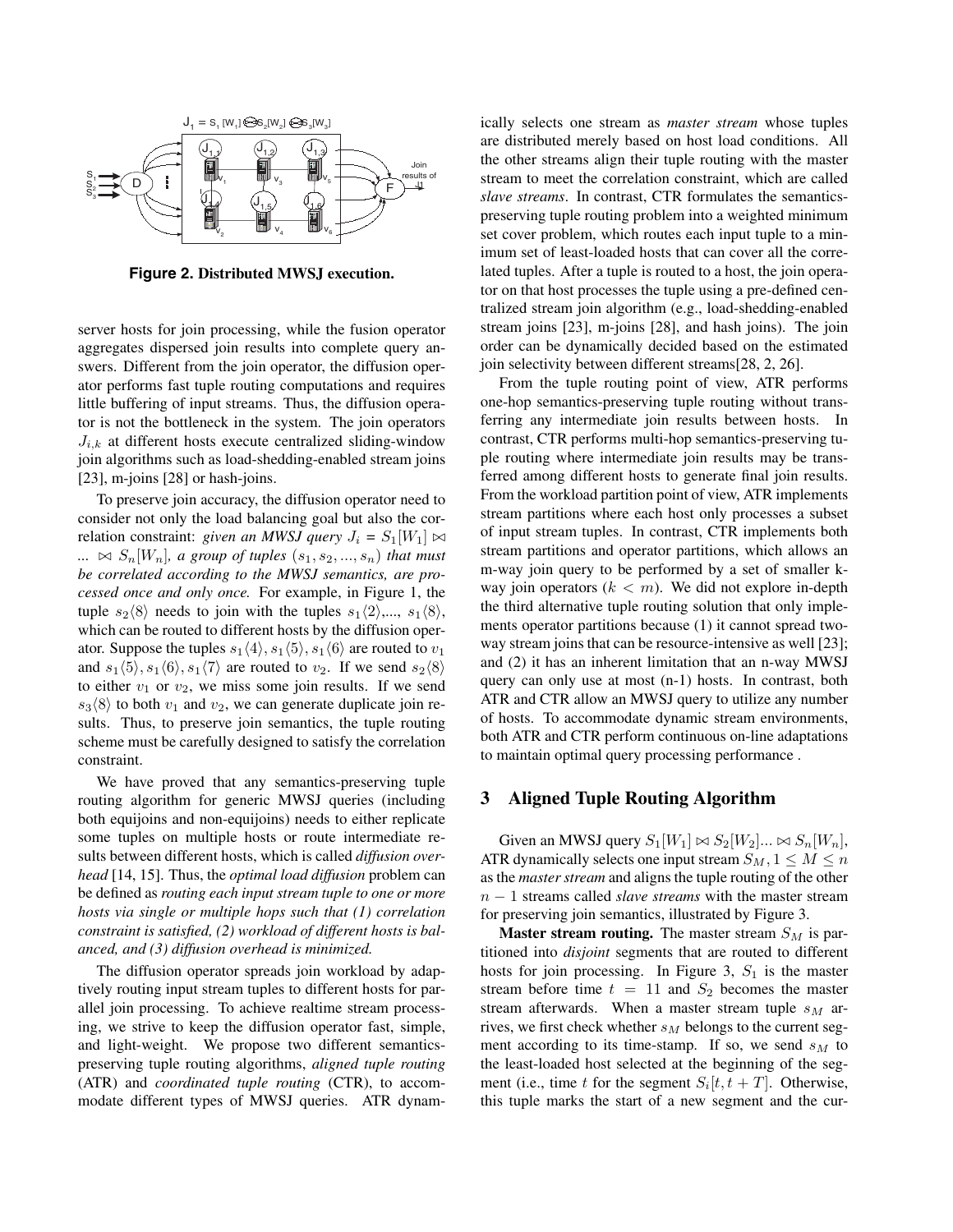

**Figure 3. Aligned tuple routing scheme.**

rent least-loaded host is selected as the routing destination of the new segment. Our scheme comprehensively considers all important resources (i.e., CPU, memory, bandwidth) in the distributed stream processing system by employing a combined metric  $w_i$  to represent the host load condition. For each resource type  $R_i$ , we define a load indicator  $\phi_{R_i} = \frac{U_{R_i}}{C_{R_i}}$ , where  $U_{R_i}$  and  $C_{R_i}$  denote the usage and capacity of the resource  $R_i$  on the host  $v_i$ , respectively. We then define the load value  $w_i$  as follows,

$$
w_i = \omega_1 \phi_{cpu} + \omega_2 \cdot \phi_{memory} + \omega_3 \cdot \phi_{bandwidth} \tag{1}
$$

where  $\sum_{ }^{3}$  $\sum_{i=1} \omega_i = 1, 0 \leq \omega_i \leq 1$  denotes the importance of different resource types that can be dynamically configured

by the system<sup>2</sup>.

**Slave stream routing.** Each slave stream  $S_i$ ,  $1 \leq i \leq$  $n, i \neq M$  is partitioned into *overlapped* segments to preserve the MWSJ semantics, shown by Figure 3. For a master stream segment  $S_M[t, t + T]$  whose tuples are routed to a host  $v_i$ , ATR routes the slave stream tuples in the segments  $S_i[t - W_i, t + T + W_M], 1 \le i \le n, i \neq M$  to the same host  $v_i^3$ . Similarly, if ATR sends the next master stream segment  $S_M[t + T, t + 2T]$  to a host  $v_j$ , ATR needs to send  $S_i[t + T - W_i, t + 2T + W_M]$  to the same host  $v_j$ . Thus, the tuples arrived at  $S_i$  between the time period  $[t+T-W_i, t+T+W_M]$  are replicated on both  $v_i$  and  $v_j$ . For example, in Figure 3, the tuples in  $S_2[4, 7]$  are routed to both hosts  $V_1$  and  $V_2$ .

The overhead of ATR is caused by the partial replication of the slave streams. For every segment  $S_M[t, t + T]$ , the

total number of replicated tuples is  $\sum_{n=1}^n$  $i=1,\overline{i}\neq M$  $(W_i + W_M) \cdot r_i$ . For an MWSJ query  $J = S_1[W_1] \bowtie ... \bowtie S_n[W_n]$ , we define the overhead of ATR  $(O_{ATR})$  as the average number of extra tuples generated per time unit<sup>4</sup>, which can be calculated as follows,

$$
O_{ATR} = \sum_{i=1, i \neq M}^{n} \frac{(W_i + W_M)}{T} \cdot r_i \tag{2}
$$

The above equation indicates that the master stream selection  $S_M$  and segment length T can affect the ATR overhead. In dynamic stream environments where input stream rates can vary over time, ATR performs online adaptations to maintain optimal query processing, which are briefly described as follows due to the space limitation<sup>5</sup>.

**Master stream switching.** When input stream rates experience changes or the query modifies the sizes of slidingwindows, ATR triggers a stream role switching algorithm to elect the stream that can minimize  $O_{ATR}$  as the new master stream. For example, in Figure 3, the master stream is changed from  $S_1$  to  $S_2$  at time  $t_s = 11$ . ATR employs a transition algorithm to preserve join semantics while performing dynamic stream role switching. Let  $t_s$  denote the switching time,  $S_M$  denote the old master stream, and  $S_N$ denote the new master stream. The transition durations for  $S_M$  and  $S_N$  are  $[t_s, t_s + W_N)$  and  $[t_s, t_s + W_M)$ , respectively. For any tuple of  $S_M$  (or  $S_N$ ) arrived during its transition phase, ATR sends a marked tuple  $s_M^*$  (or  $s_N^*$ ) to the host selected for the old master stream segment  $S_M[t_s - T, t_s]$ and a marked tuple  $s_M^{\#}$  (or  $s_N^{\#}$ ) to the host selected for the new master stream segment  $S_N[t_s, t_s + T]$ . Different from unmarked tuples,  $s_i^*$  only joins with tuples arrived before  $t_s$  and  $s_i^{\#}$  only joins with tuples arrived after  $t_s$ . For any other streams  $S_i, i \neq M, N$ , they follow the ordinary ATR algorithm except sending  $S_i[t_s - T - W_i, t_s +$  $MAX(W_M, W_N)$  instead of  $S_i[t_s - T - W_i, t_s + W_M]$ to the hosts selected for the old master stream segment  $S_M[t_s-T,t_s]$ . We have proved that the above stream role adaptation algorithm can preserve join accuracy [14, 15].

**Segment length adaptation.** Equation 2 indicates that a larger segment incurs less diffusion overhead. However, larger segment also implies coarser load balancing granularity. Thus, the optimal segment length, denoted by  $T^*$ , should be dynamically decided to achieve best tradeoff between load balancing granularity and replication overhead. Figure 4 shows the performance of the ATR algorithm as

<sup>&</sup>lt;sup>2</sup>We can assign higher weight to CPU resource if the join computation is CPU-bound or assign higher weight to network resource if network bandwidth is limited.

<sup>&</sup>lt;sup>3</sup>The diffusion operator needs to buffer the tuples in  $S_i[t-W_i, t]$  since its destination host is not selected until the time  $t$  (i.e., the beginning of the master stream segment  $S_M[t, t + T]$ ). We can eliminate this buffering requirements for all slave streams by selecting the host for  $S_M[t, t + T]$ at time t *−* W*max* instead of the time t, where W*max* denotes the largest siding window among all slave streams.

<sup>&</sup>lt;sup>4</sup>We can easily derive memory, CPU, and network bandwidth cost from the overhead tuple number. For example, let  $\alpha$  denote the average tuple size. Then, ATR incurs on average  $\alpha \cdot O_{ATR}$  memory overhead in the system.

 $5$ In [14], we presented detailed adaptation algorithms for two-way stream joins, which is similar to the ATR algorithms.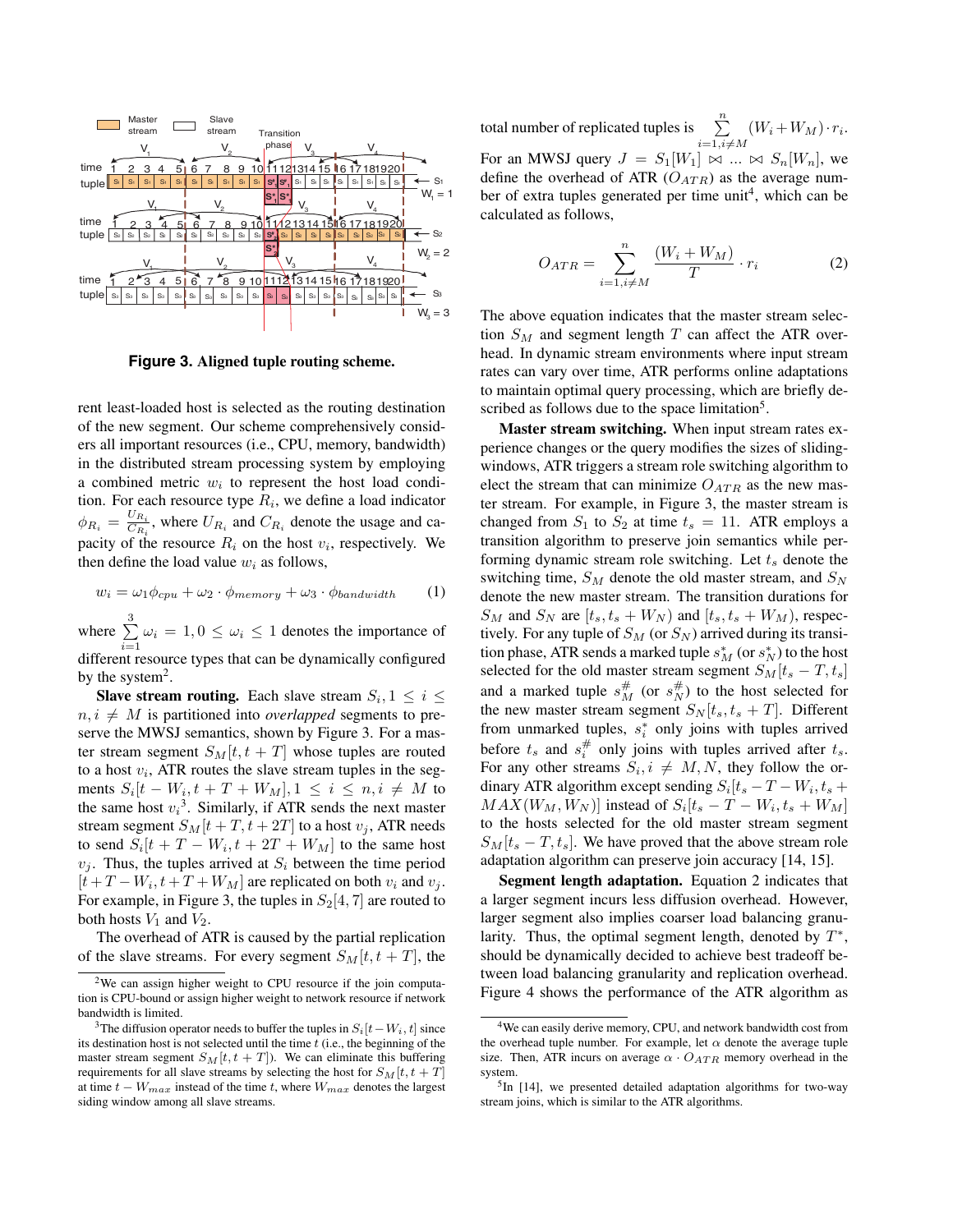

**Figure 4. Segment length tuning.**

a function of segment length for two different join operators. Currently, ATR employs a sampling-based profiling algorithm to find  $T^*$  as follows. Let T denote the current segment length and  $\Delta T$  denote the sampling step value. ATR first changes the segment length to  $T + \Delta T$  at the end of the current segment. If the system performance (e.g., throughput) improves, ATR gradually increases the segment length until the measured system performance reaches its peak value. Otherwise, if  $T - \Delta T$  produces better performance, the system gradually decreases the segment length to search for  $T^*$ . We have proved that the online segment length adaptation can preserve the accuracy of MWSJ query results [14, 15].

## **4 Coordinated Tuple Routing Algorithm**

CTR provides load diffusion for MWSJ queries by dynamically routing each input tuple to a minimum set of least-loaded hosts that can cover all the correlated tuples, illustrated by Figure 5. Different from ATR, CTR does not require strict alignment among different streams. Instead, each tuple  $s_i$  can independently choose its routing destinations based on the placement of other stream tuples that must be joined with  $s_i$ . Thus, CTR needs to maintain a routing table recording the placement of previously routed tuples. CTR groups tuples into segments and routes each segment as a whole to different hosts to control the routing table size and routing computation time. CTR calculates the routing path for each segment at the beginning of that segment. All the tuples in that segment follow the same routing path. A segment entry is deleted from the routing table if it does not needed by any other streams according to the MWSJ semantics. Figure 6 shows the pseudo-code of the CTR algorithm. When a tuple  $s_i$  arrives, CTR first checks whether  $s_i$  belongs to the current segment according to its time-stamp. If so, CTR retrieves the routing path P for the segment from the routing table, inserts  $P$  into the header of  $s_i$ , and routes  $s_i$  to a set of hosts according to the routing path. Otherwise, the tuple  $s_i$  marks the start of a new segment  $S_i[t, t + T]$ . CTR calculates the routing path



**Figure 5. Coordinated tuple routing scheme.**

**Procedure:**  $CTR(S_1[W_1] \bowtie ... \bowtie S_n[W_n], \{v_1, ..., v_m\})$ 1. **while** receiving a tuple  $s_i \in S_i$ 

- 2. **if**  $s_i.t \ge (t + T)$  /\*start a new segment\*/
- 3. **for** a set of possible join orders  $S_{i_1}[W_{i_1}] \rightarrow ... S_{i_{n-1}}[W_{i_{n-1}}]$ <br>4. **for**  $k = 1$  to  $n 1$ **for**  $k = 1$  **to**  $n - 1$
- 5. calculate minimum set cover  $V_k$  for  $S_{i_k} [W_{i_k}]$
- 6. derive one routing path  $P_i = V_1 \rightarrow ... V_{n-1}$ <br>7. select optimal P with minimum overhead (Eq.
- select optimal  $P$  with minimum overhead (Equ. 3)
- 8. annotate  $P$  for duplication avoidance
- 9. set the routing path of  $S_i[t, t + T]$  as P
- 10.  $t \leftarrow t + T$  /\*update the segment start time\*/
- 11.  $loc(S_i[t, t + T]) = V_1$  /\*update routing table\*/
- 12. **else** /\* continue the current segment\*/
- 13. annotate s*<sup>i</sup>* with the routing path P
- 14. send a copy of  $s_i$  to each host in  $V_1$

#### **Figure 6. Coordinated tuple routing algorithm.**

for the new segment as follows,

*Step 1: Lookup correlated tuples.* According to the MWSJ semantics, the tuples in  $S_i[t, t+T]$  need to join with the sliding-windows of the other  $n - 1$  streams  $S_{i_k}[W_{i_k}] =$  $S_k[t - W_k, t + T], 1 \leq k \leq n, k \neq i$ . To calculate the optimal routing path for  $S_i[t, t + T]$ , CTR first looks up the locations of the correlated tuples contained in  $S_k[W_k], 1 \leq$  $k \leq n, k \neq i$  in the routing able. For example, in Figure 5, CTR computes the route for the segment  $S_1[5, 7]$ . CTR first gets the locations of all correlated tuples in  $S_2[1, 7]$  and  $S_3[1, 7]$  (i.e.,  $S_2[1, 3]$  on two hosts  $\{v_1, v_2\}$ ,  $S_2[3, 5]$  on two hosts  $\{v_2, v_4\}$ , etc.).

*Step 2: Calculate optimal routing path.* The goal of the optimal routing path  $P \triangleq V_1 \rightarrow ... V_{n-1}$  is to generate join results involving  $s_i \in S_i[t, t + T]$  with minimum overhead. Given a join order (i.e., join probing sequence [28])  $s_i$  →  $S_{i_1}[W_{i_1}]...$  →  $S_{i_{n-1}}[W_{n-1}]$ , the k-th routing hop  $V_k$ ,  $1 \leq k \leq n-1$  consists of a set of hosts that can cover all the tuples contained in the sliding window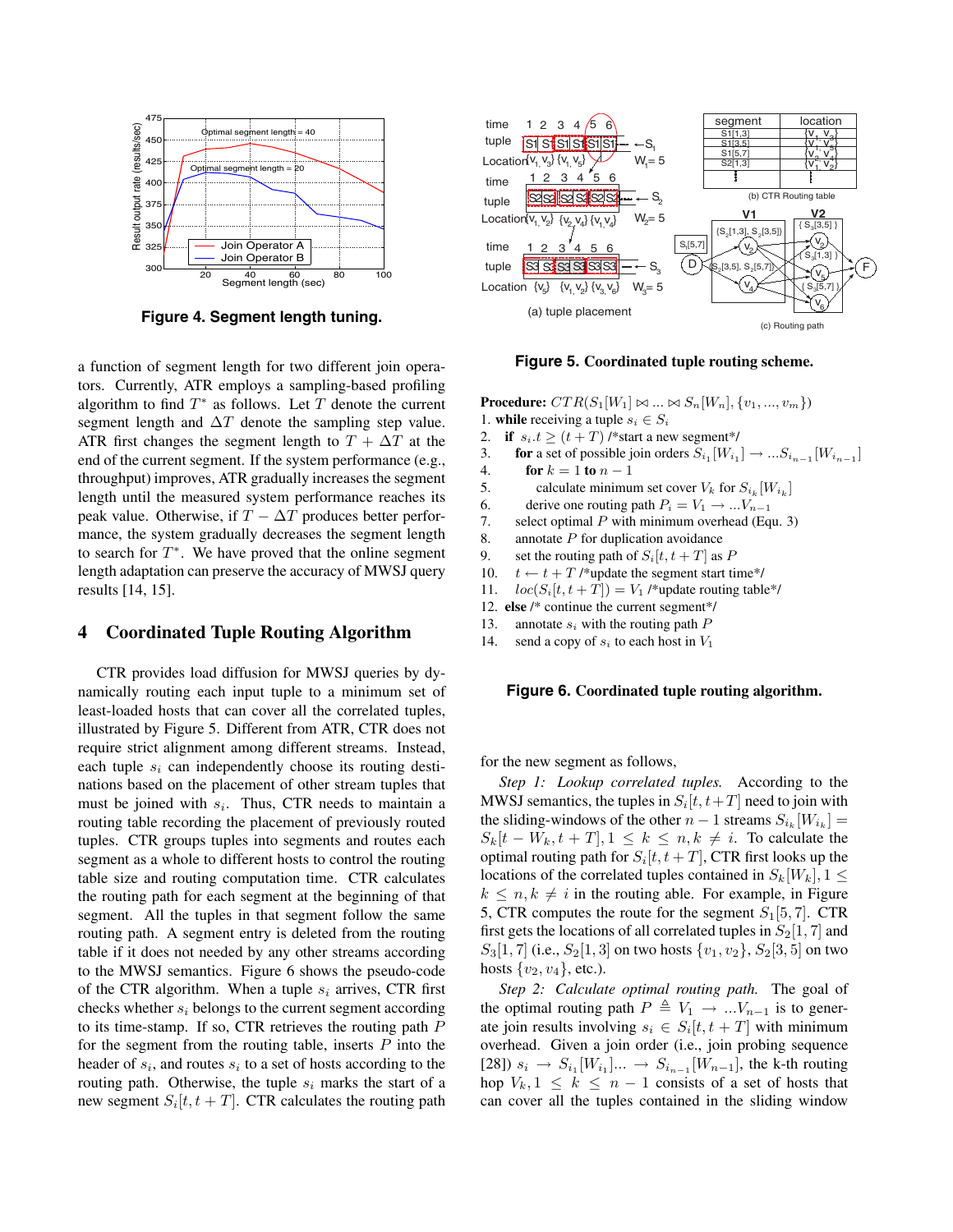$S_{i_k}[W_{i_k}]$ . For example, Figure 5 (c) shows a routing path for the segment  $S_1[5, 7]$ . Interestingly, the optimal routing path calculation can be formulated into the *weighted minimum set cover* problem [5]. The detailed algorithm about this step will be presented in Section 4.1.

*Step 3: Annotate the routing path to avoid duplicates.* After deriving the complete routing path  $P \triangleq V_1 \rightarrow$  $...V_{n-1}$ , CTR needs to add annotations in P to avoid redundant join computations. Let us consider one routing hop  $V_k$ . CTR needs to send a copy of  $\chi_{k-1}$  to each host in  $V_k$ , where  $\chi_0 = s_i \in S_i[t, t + T]$  and  $\chi_k = s_i \bowtie$  $S_{i_1}[W_{i_1}]... \; \bowtie \; S_{i_{k-1}}[W_{i_{k-1}}], k > 1.$  If any segment  $S_{i_k}[t_k,t_k+T] \subseteq S_{i_k}[W_{i_k}]$  is replicated on a set of hosts  $U_z$ and there exist multiple common hosts between  $V_k$  and  $U_z$ (i.e.,  $|V_k \cap U_z| \ge 2$ ), the join computations between  $\chi_{k-1}$ and  $S_{i_k}[t_k, t_k + T]$  are redundantly computed since tuples in both  $\chi_{k-1}$  and  $S_{i_k}[t_k, t_k + T]$  are replicated on multiple hosts. For example, in Figure 5 (c), the tuples in  $S_1[5, 7]$  are routed to  $\{v_2, v_4\}$  in the first routing hop and the segment  $S_2[3, 5]$  is replicated on both hosts  $v_2$  and  $v_4$ . Thus, the join computation between  $s_1 \bowtie S_2[3,5], \forall s_1 \in S_1[5,7]$  are calculated twice on both hosts. To address this problem, we annotate the routing path  $P$  to void some join computations. For any segment  $S_{i_k}[t_k, t_k+T] \subseteq S_{i_k}[W_{i_k}],$  if  $|V_k \cap U_z| \geq$ 2, we select the least-loaded host  $v_i \in V_k \cap U_z$  to execute the join computation between  $\chi_i$  and  $S_{i_k}[t_k, t_k + T]$ . For any other hosts  $v'_i \in V_k \cap U_z$ , we annotate P with a flag  $(v_j'/S_{i_k}[t_k, t_k + T])$  to void the join computation between  $\chi_{k-1}$  and  $S_{i_k}[t_k, t_k+T]$  on  $v'_j$ .

*Step 4: Update routing table.* CTR updates its routing table to record the placement information of the segment  $S_i[t, t + T]$ . Since the tuples in  $S_i[t, t + T]$  are first routed to the hosts contained in  $V_1$ , the routing table records that the tuples in  $S_i[t, t+T]$  are located on the hosts in  $V_1$ . Note that the routing table does not record the locations of intermediate join results since intermediate join results are not stored. Alternatively, we may also selectively store some intermediate results similar to the STAIR operator [8].

The overhead of CTR consists of two parts: (1) *replication overhead* by sending each tuple to multiple hosts in  $V_1$ ; and (2) *intermediate join result overhead* by transferring intermediate join results  $\chi_k$  from  $V_{k-1}$  to  $V'_k$  $V_k - V_k \cap V_{k-1}$ . Thus, for each segment  $S_i[t, t + T]$ with a join order  $S_i \rightarrow S_{i_1}[W_{i_1}]... \rightarrow S_{i_{n-1}}[W_{i_{n-1}}]$ , a routing path  $P \triangleq V_1 \rightarrow ... V_{n-1}$ , and join selectivity  $\sigma_{i_{k-1},i_k}$ , 1 ≤  $k \leq n$ , the number of extra data transferred over networks by CTR, denoted by  $O_{CTR,P}$ , can be calculated as follows,

$$
O_{CTR, P} = r_i T \cdot (|V_1| - 1 + \sum_{k=2}^{n-1} \prod_{j=1}^{k-1} \sigma_{i_{j-1}, i_j} r_{i_j} W_{i_j} |V'_k|) \tag{3}
$$

For an MWSJ query  $J = S_1[W_1] \bowtie ... \bowtie S_n[W_n]$ , we define the average overhead of CTR  $(O_{CTR})$  as the average number of extra data transferred over networks by CTR per time unit, which can be calculated as follows,

$$
O_{CTR} = \sum_{i=1}^{n} r_i (|V_1| - 1 + \sum_{k=2}^{n-1} \prod_{j=1}^{k-1} \sigma_{i_{j-1}, i_j} r_{i_j} W_{i_j} | V'_k|) \tag{4}
$$

The goal of the optimal routing path calculation is to minimize the above load diffusion overhead, which will be described in the next section. At the beginning when a few tuples have been distributed, the host set  $V_k$  derived based on the correlation constraint can be empty or include very few hosts. During this warmup phase, the host set  $V_k$  is filled with a set of hosts selected based on the load condition only<sup>6</sup>. Different from ATR, the segment length of CTR does not affect its overhead (Equation 4). Thus, we should use small segment length to achieve fine-grained load balancing. However, smaller segment lengths can increase the routing table size and the minimum set cover computation time. Thus, we should select the minimum segment length according to the resource constraints of the diffusion operator. Similar to ATR, we can also dynamically adjust the segment length based on stream rate changes (e.g., use larger segment lengths for slower-rate streams). Similar to ATR, CTR also has provable correctness guarantee [15].

#### **4.1 Optimal Routing Path Selection**

The goal of the optimal routing path selection is to produce join results with minimum overhead denoted by  $O_{CTR}$ , which can be formulated into the *weighted minimum set cover* problem [5]. Suppose the join processing between  $s_i$  and  $S_k[W_k], 1 \leq k \leq n, k \neq i$  can be performed in m different join orders. Let us consider one of the join orders  $s_i \rightarrow S_{i_1}[W_{i_1}]... \rightarrow S_{i_{n-1}}[W_{i_{n-1}}]$ . The *k-th* join probing is to produce all the join results between  $\chi_{k-1} = s_i \bowtie S_{i_1}[W_{i_1}] \dots \bowtie S_{i_{k-1}}[W_{i_{k-1}}]$  and  $S_{i_k}[W_{i_k}]$ . Thus, the *k-th* routing hop is to select an optimal host set  $V_k$  as the routing destinations of  $\chi_{k-1}$ , which needs to consider several factors. First, the optimal host set  $V_k$  should cover all the tuples in  $S_{i_k}[W_{i_k}]$  to preserve the completeness of join results. Second, we want to find a *minimum* set of hosts  $V_k$  that can cover all the tuples in  $S_{i_k}[W_{i_k}]$  to achieve minimum diffusion overhead. Third, we want to route input tuples to least-loaded hosts to achieve load balancing. Finally, we want to maximize the number of overlapping hosts between two consecutive routing hops  $V_{k-1} \cap V_k$  to minimize the overhead of transferring intermediate join results between different hosts. Thus, when we calculate the *k-th* routing hop, we first remove those segments in  $S_{i_k}[W_{i_k}]$ that is covered by the previous hop  $V_{k-1}$ . We then calculate the optimal host set cover for the remaining segments

<sup>&</sup>lt;sup>6</sup>The number of hosts can affect the warmup speed. In our experiments, we observe that 5 hosts can be sufficient to quickly utilize all hosts in a 100-node cluster.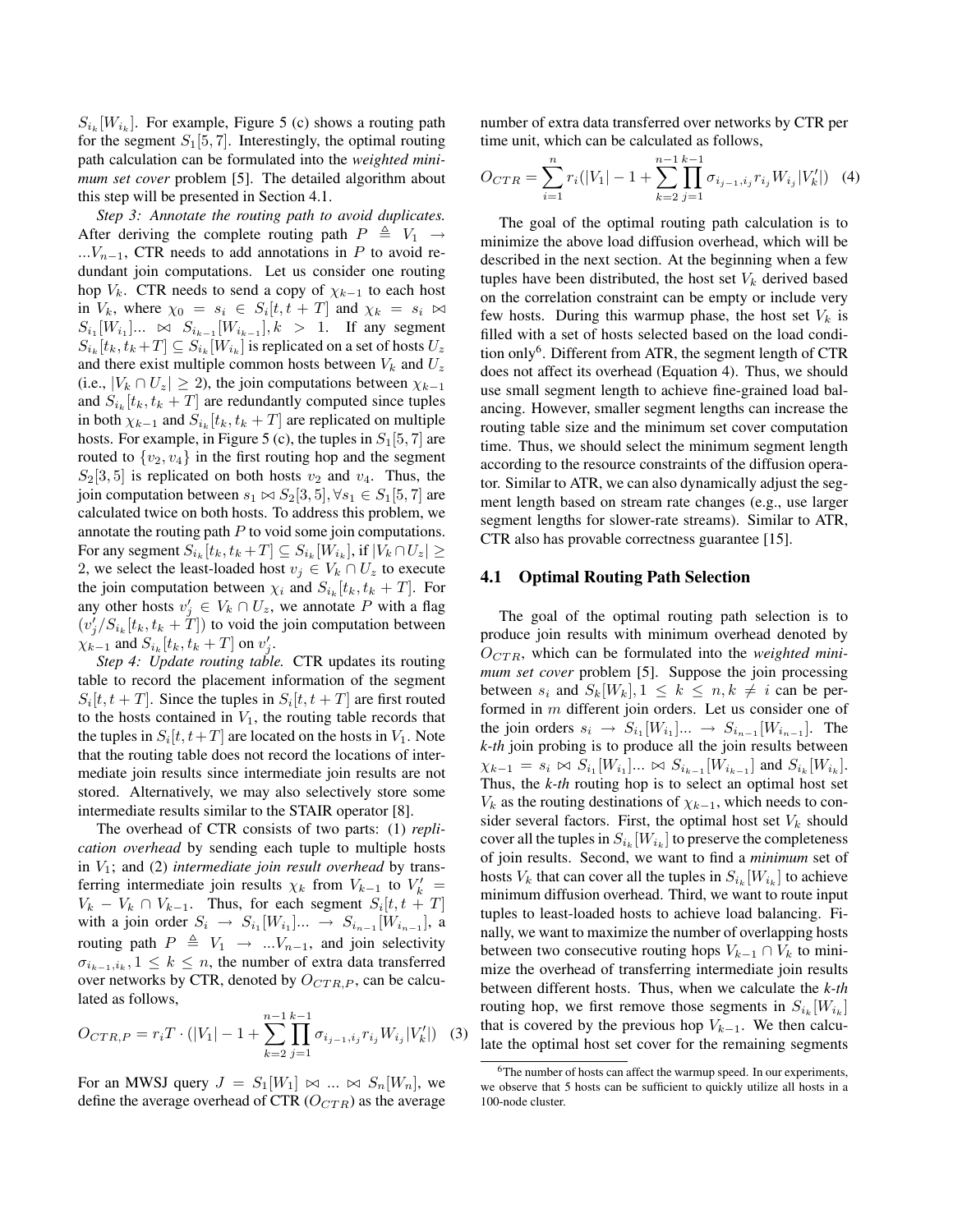in  $S_{i_k}[W_{i_k}]$ . For example, in Figure 5 (c), CTR decides to route  $S_1[5, 7]$  to the first set of hosts  $V_1 = \{v_2, v_4\}$ . The intermediate join results  $\chi_1 = S_1[5, 7] \bowtie S_2[1, 7]$  produced by the hosts  $\{v_2, v_4\}$  will be routed to  $V_2 = \{v_2, v_5, v_6\}$  to join with  $S_3[3, 5]$ . Since  $\chi_1$  is already at  $v_2$ , it can join with  $S_3[3, 5]$  directly without inter-host transferring.

We now formally define the optimal host set selection problem. Let  $E_{i_k} = \{e_{i_k,1} = S_{i_k} | t - W_{i_k}, t - W_{i_k} + \}$  $T, e_{i_k,2} = S_{i_k}[t - W_{i_k} + T, t - W_{i_k} + 2T], ..., e_{i_k, J}$  $S_{i_k}[t, t + T]\}, J = [W_{i_k}/T]$ , denote the segments contained in  $S_{i_k}[W_{i_k}] = S_{i_k}[t - W_{i_k}, t + T]$ . CTR first removes those segments that can be covered by the hosts included in the previous routing hop  $V_{k-1}$ . Next, CTR checks the routing table to retrieve the placement of all the remaining segments in  $E_{i_k}$ . CTR then transforms the segment placement information into host coverage information as follows: If a stream segment  $e_{i_k,j}$  is placed on a set of hosts  $U_j$ , we say that any host in  $U_j$  covers the segment  $e_{i_k,j}$ . For example, in Figure 5 (a), the segment  $S_2[1,3]$  is placed on  $U_1 = \{v_1, v_2\}$ . Thus, we say that the hosts  $v_1$  and  $v_2$  cover the segment  $S_2[1,3]$ . Let us denote  $U = \bigcup U_j$ . Each host  $v_j \in U$  covers a sub- $1\leq j\leq J$ 

set of all segments, denoted by  $A_j \subseteq E_{i_k}$ . For example, in Figure 5 (a), the host  $v_2$  covers a segment subset  $A_2 = \{S_2[1, 3], S_2[3, 5]\} \subset \{S_2[1, 3], S_2[3, 5], S_2[5, 8]\}.$ For load balancing, we associate a weight value  $w_i$  to each subset  $A_i$  that is defined as the load value of the host  $v_i$ calculated by Equation 1. Thus, we can formulate the optimal host set selection problem into a weighted minimum set cover problem: *Given a stream segment set* E*, segment subsets*  $A_1, ..., A_K \subseteq E$ *, and cost*  $w_j$  *for each subset*  $A_j$ *, we want to find a minimum set cover*  $I \subseteq \{1, ..., K\}$  *such that*  $\bigcup_{j\in I} A_j = E$  *and*  $\sum_{j\in I} w_j$  *is minimum.* 

The minimum set cover problem is a well-known NPhard problem [5]. Thus, CTR uses a fast greedy heuristic algorithm to find the minimum set cover [5]. The basic idea is to select a subset  $A_i$  that has the minimum value of  $\frac{w_j}{|A_j|}, A_j \neq \emptyset$ , where  $|A_j|$  denotes the cardinality of the set  $A_i$ . We then add  $A_j$  into the set cover I and update each remaining subsets by removing those elements included in  $A_i$ . The above process is repeated until the selected set cover  $I$  includes all the segments in  $E$ . The optimal host set  $V_k$  should include those hosts whose indices are included in I plus the reused hosts included in the previous hop  $V_{k-1}$ . We repeat the optimal host set calculation for all  $n - 1$  routing hops to derive the routing path  $P \triangleq V_1 \rightarrow ... V_{n-1}$  for the given join order  $S_i[t, t + T] \to S_{i_1}[W_{i_1}] \dots \to S_{i_{n-1}}[W_{i_{n-1}}]$ . Using Equation 3, we can calculate the overhead of CTR using the routing path P. We repeat the above calculation for a set of possible join orders<sup>7</sup> and select the best routing path that incurs

 $7$ The number of all possible join orders can be large given a large stream

minimum overhead.

## **5 Experimental Evaluation**

We have implemented a prototype of the semanticspreserving tuple routing framework on top of our distributed stream processing infrastructure System S [18]. The cluster system consists of about 250 blade servers connected by gigabips networks. Each host has an Intel Xeon 3.2GHZ CPU and 3G memory. We have implemented a video correlation application [14] on top of our system to search similar video shots across different news video streams for hot topic detection.

We first use six hosts to process an MWSJ query  $J_1$  =  $S_1[60] \bowtie S_2[60] \bowtie S_3[60]$ , where  $S_i$  are real news video streams taken from NIST TRECVID-2005 data set. Each host executes a modified version of load-shedding-enabled windowed stream join algorithm [23]. The diffusion and fusion operators run on two other separate hosts. The join predicate is whether two video images are close to each other in a 40-dimensional concept space. Figure 7 shows the throughput of total join results generated by different algorithms during a 1200-second duration. The *semanticsunaware routing* algorithm always routes tuples to leastloaded hosts. The *centralized* algorithm executes the join query on one host. The throughput value is sampled every second where the *total throughput* at time t measures the total number of join results generated by the system from the beginning to the time  $t$ . We observe that both ATR and CTR can achieve higher throughput than the other two alternatives. ATR performs better than CTR for processing  $J_1$ . We then repeat the above experiment using a different join operator  $J_2 = S_1[120] \bowtie S_2[120] \bowtie S_3[120]$ . Figure 8 shows the throughput results. We observe that both ATR and CTR can still achieve much better performance than other alternatives. CTR performs better than ATR in this case since it has smaller overhead for stream joins with large sliding-windows.

Figure 9 and Figure 8 show the computation overhead of ATR and CTR during the two experiments. We observe that both ATR and CTR have low computation overhead (i.e., tens of micro-seconds), which is several orders of magnitudes less than the join computations (i.e., tens of or hundreds of milli-seconds). In terms of memory requirement. ATR has no extra memory requirement except buffering input tuples to correct out-of-order tuple arrivals due to network delay jitter. CTR needs additional memory to store the routing table, which is at most several Kilobytes in our experiments.

We conduct more extensive simulation experiments using various join workloads. The simulator consists of a

number n. In that case, we can select a limited number of good join orders based on estimated join selectivity between different streams.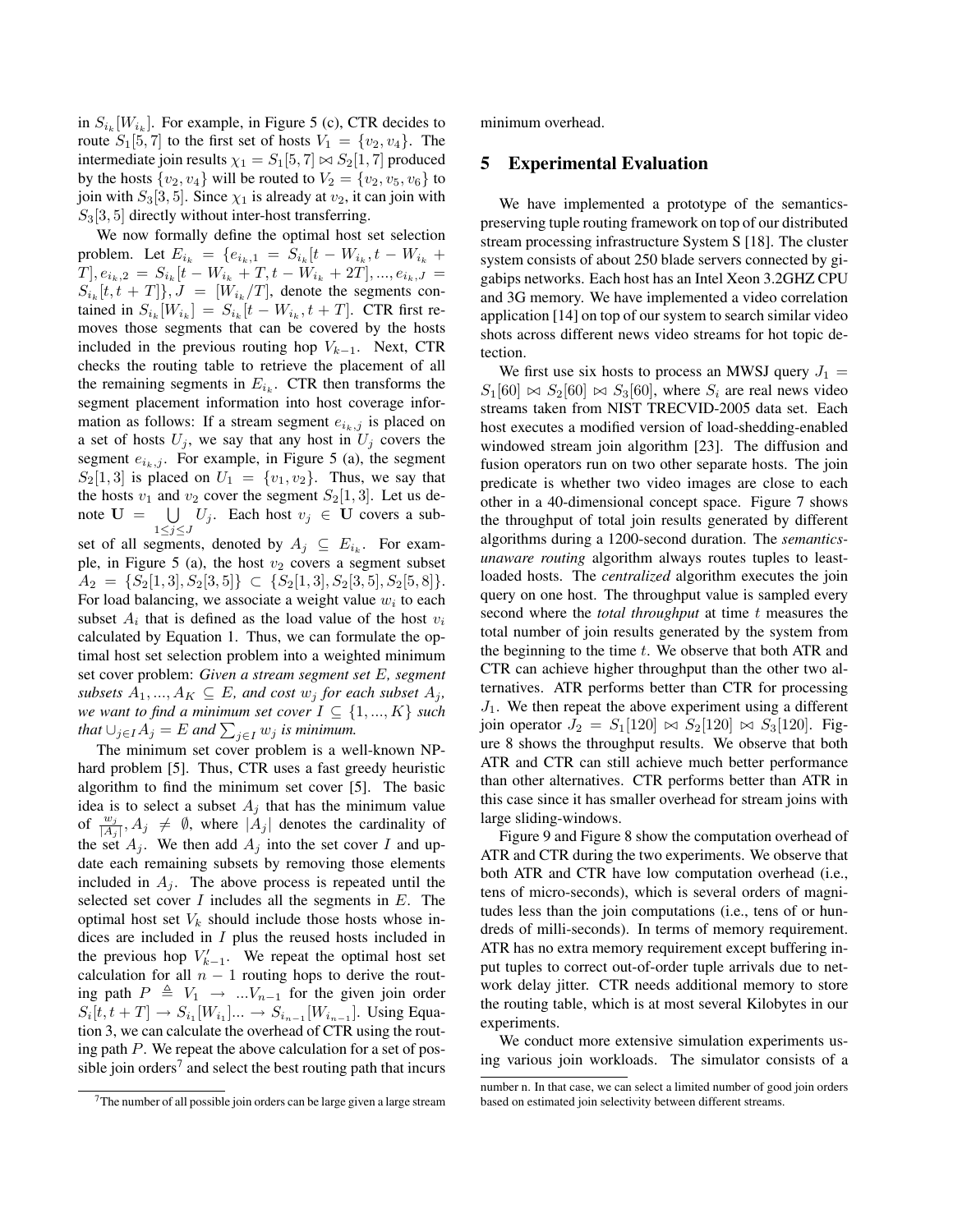

**Figure 7. Throughput results for**  $J_1$ **.** 



**Figure 8. Through**put results for  $J_2$ **.** 



**Figure 11. Scalability results.**



cluster size (num. of hosts)

**Figure 12. Network bandwidth results.**

workload generator, diffusion operators, fusion operators, and multiway stream join operators. All operators are fully implemented. Only the hardware, network, and underlying scheduler in the cluster system are simulated to enable easy control and large-scale experiments. We simulate a heterogeneous cluster system where the memory and CPU capacity of each host is uniformly distributed in the range of [500,1000] MB and [1000,5000] MIPS, respectively. The network bandwidth between cluster nodes is in the range of [100,1000] Mbps. The mean CPU time for receiving or sending a tuple from or to the network is 1 ms, and one join probing takes on average 10 ms. To quantify the effectiveness of our optimization algorithms, we also implement *ATR-unoptimized* that does not perform master stream switching and segment length optimization, and *CTR-unoptimized* that performs random host set selection for covering all correlated tuples. Unless otherwise specified, all simulation experiments are conducted on a machine with 1.6GHz Pentium CPU and 1GB physical memory. Each simulation run lasts 1000 seconds and has a certain warm-up period for the system to reach its stable performance. We repeat each experiment 5 times with different random seeds and report the average results. We use the *mean throughput* as the performance metric that denotes the average number of join results produced by the system per second.



**Figure 9. Routing time for**  $J_1$ .



**Figure 13. Stream number effect.**



**Figure 14. Window size effect.**

 $\frac{10}{10}$   $\frac{20}{20}$  30  $\frac{40}{50}$  50<br>Sliding–window size

mean throughput

mean throughput



**Figure 15. Join selectivity effect.**

**Figure 16. Stream burstiness effect.**

Figure 11 shows the scalability results of different algorithms for processing  $J_3 = S_1[30] \bowtie S_2[30] \bowtie S_3[30] \bowtie$  $S_4[30]$  using different numbers of hosts. The tuple arrivals of each input stream follow a Poisson process with a stream rate  $r_i$  uniformly distributed in the range [5,20] tuples/second. The mean join selectivity is  $\sigma = 0.1$  between every two streams. We observe that both ATR and CTR can achieve better scalability than the existing distribution solution. The optimizations are effective, especially under large clusters. Figure 12 shows the network bandwidth usage of different algorithms. The results show that both ATR and CTR can have much lower bandwidth cost than their un-optimized versions.



time (second) **Figure 10. Routing**

CTR CTR−unoptimized ATR ATR−unoptimized Semantics−unaware

**Time for**  $J_2$ .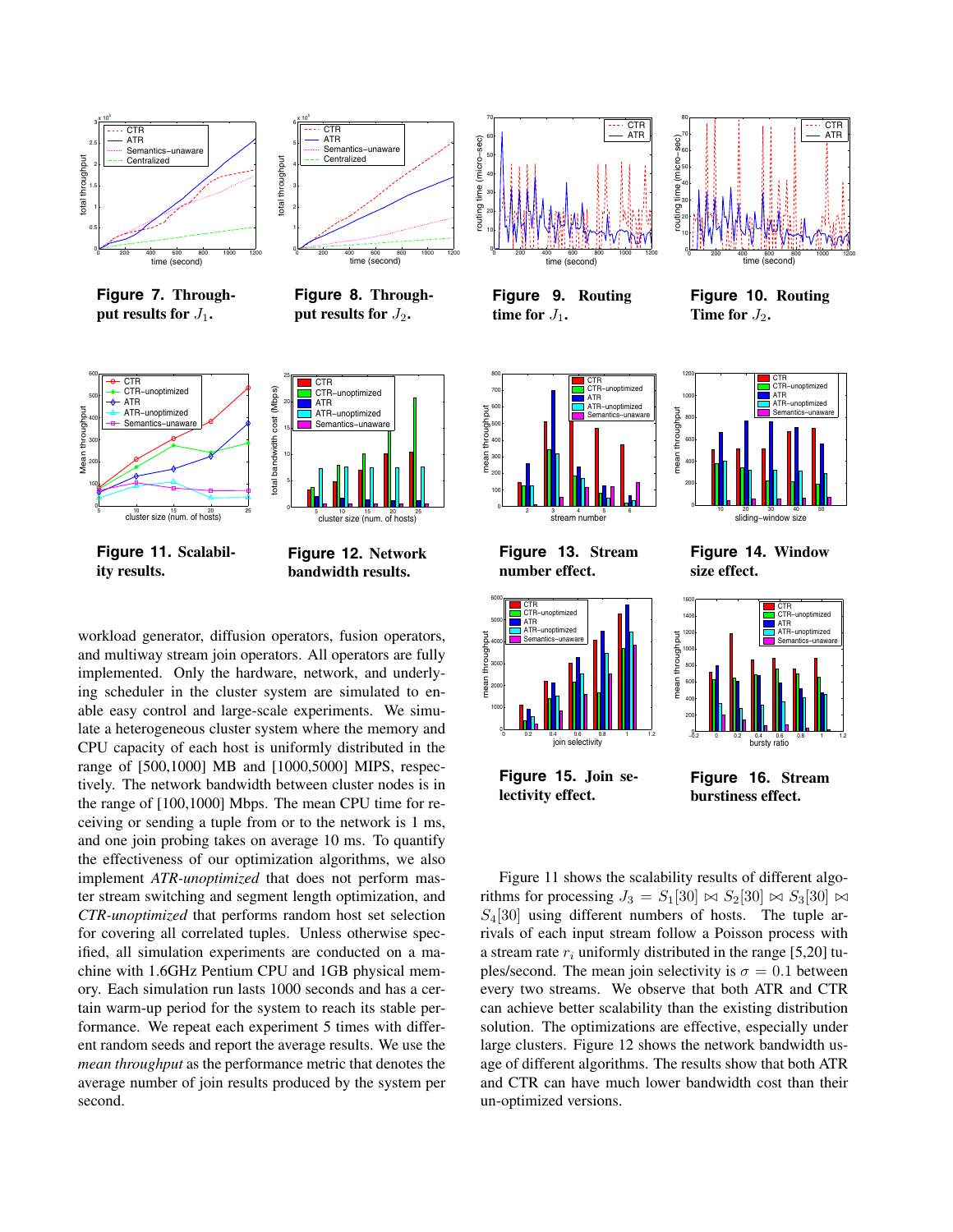We now use different types of MWSJ queries to illustrate the trade-offs between ATR and CTR. We first evaluate the effect of stream number by running different join queries  $J_k = S_1[20] \bowtie ... \bowtie S_k[20], 2 \leq k \leq 6$  on a 30-host cluster, shown by Figure 13. The results show that ATR has better performance for 2-way and 3-way join queries while CTR works better for larger stream numbers. We then evaluate the effect of sliding-window size, shown by Figure 14. We run a join query  $J_i = S_1[W_i] \bowtie S_2[W_i] \bowtie S_3[W_i]$ with different sliding-windows  $10 \leq W_i \leq 50$  on the 30-host cluster. We observe that ATR works better under small sliding windows while CTR works better under large sliding windows. The reason is that the overhead of ATR is proportional to the sliding window size while CTR is not. Moreover, CTR allows each stream to partition its sliding-window while ATR can only partition the window of the master stream. We now study the performance of ATR and CTR under different join selectivity, shown by Figure 15. We execute a three-way join query  $J = S_1[30] \bowtie S_2[30] \bowtie S_3[30]$  on the same 30-node cluster with an increasing join selectivity  $0.2 \le \sigma \le 1.0$ . The results show that CTR works better under low join selectivity while ATR becomes better under high join selectivity. The reason is that CTR has larger intermediate result overhead under high join selectivity. Finally, we test our algorithms under bursty streams. The tuple arrival in a bursty stream follows a HIGH/LOW model while a burst of data are generated during the HIGH-period with a high stream rate and zero or a few data are generated during the LOWperiod. We define a bursty ratio metric  $\theta$ ,  $0 \le \theta \le 1$ . The high rate and low rate are calculated by  $\frac{1+\theta}{2}r_i$  and  $\frac{1-\theta}{2}r_i$ , respectively. When the bursty ratio is 0, the bursty stream becomes a normal dynamic stream while if the bursty ratio is 1, the bursty stream has  $r_i$  high rate and 0 low rate, which becomes conventional ON/OFF stream. We still use the three-way join query  $J = S_1[30] \bowtie S_2[30] \bowtie S_3[30]$ executing on the 30-host cluster. We observe that CTR can achieve better performance under bursty stream environments. We also conduct the multi-operator experiments, which show that our scheme can still achieve better performance than existing distribution schemes. Due to the space limitation, we omit the results here. In summary, both ATR and CTR can consistently achieve better performance than existing load distribution solutions and their un-optimized versions for different join queries. The relative merit between ATR and CTR depends on a set of factors including the join size (i.e., the number of input streams), slidingwindow size, join selectivity, and stream types.

## **6 Related Work**

The original Eddies paper [2] proposes an aggressive operator reordering mechanism by monitoring the dataflow rates into and out of operators and routing tuples through operators based on those observations. Tian *et al.* extend the Eddies framework to the distributed environment. Madden *et al.* [21] considers computation sharing across different queries. A more recent Eddies paper [7] reduces runtime overhead by routing tuples in batches. The STAIRs operator [8] allows the query engine to manipulate the state stored inside the operators and undo the effects of past routing decisions. Our tuple routing solution is inspired by the above work but distinguishes itself by considering the MWSJ semantics and using tuple routing to achieve fine-grained load balancing in distributed stream processing systems.

The Flux operator [22] extends the Exchange operator [12] to support parallel CQ processing with dynamic value-based load balancing. In contrast, our scheme provides *value-independent* load balancing, which has several advantages: (1) avoid parsing stream tuple content to allow fast in-kernel implementation of a stream tuple router; (2) do not have to deal with the data skew problem; and (3) apply to both equijoins and non-equijoins. Ivanova and Risch proposed a customizable parallel execution platform for scientific stream queries [17]. Our work is similar to the above work in terms of considering query semantics. However, our work focuses on providing load balancing for MWSJ queries and provides the first semantics-preserving tuple routing framework. The Borealis project developed a dynamic inter-operator load distribution algorithm utilizing the operators' load variance coefficients [29]. In contrast, our work provides intra-operator load distribution for MWSJ queries.

Golab *et al* evaluated various join algorithms over multiple streams, and developed a join ordering heuristic based on a per-unit-time cost model [11]. The XJoin operator [27] addresses the problem of the streaming inputs by replacing blocking operators with streaming symmetric operators. XJoin addresses the memory overflow problem by spilling some inputs to disk. The MJoin operator [28] generalized the streaming binary join algorithms and demonstrated that multiway stream joins can be implemented in a more efficient way than using a tree of binary join operators. Hammad et al. proposed an efficient scheduling scheme to optimize multiple windowed joins over a common set of data streams [16]. Babu *et al.* proposed an adaptive ordering algorithm for multiway stream joins [4]. Tao *et al.* proposed a rate-based progressive join (RPJ) algorithm to maximize the stream join output rate according to the characteristics of the join relations [24]. Early hash join is another fast join algorithm that can achieve customizable tradeoff between join output rate and overall execution time [20]. Our work is different from the above work by providing adaptive load diffusion for MWSJ query processing.